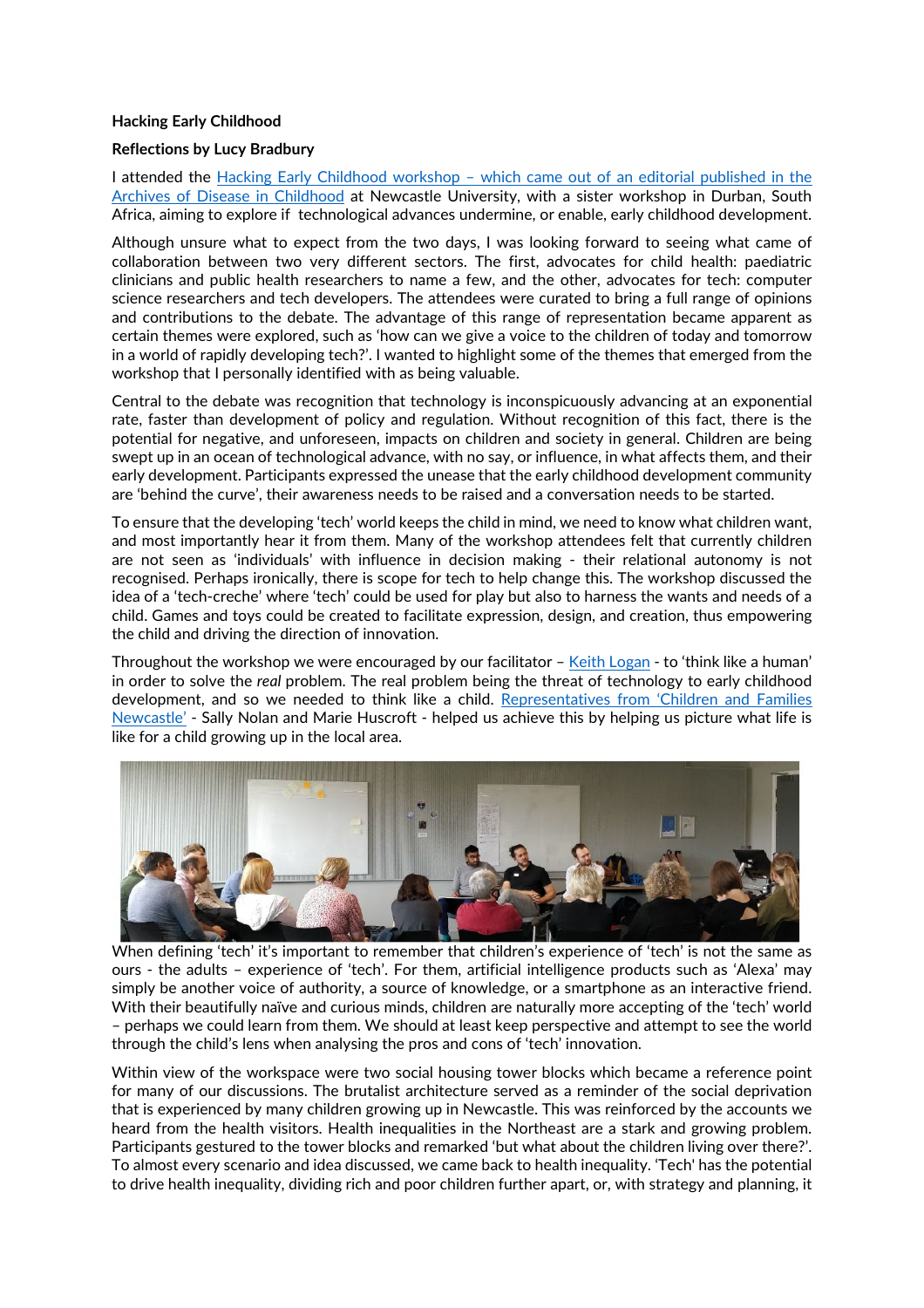has the potential to narrow the divide. Frequently, early childhood development suffers as a result of social deprivation and with that, the trajectory for the child's future is influenced. If tech can be used to combat this, then innovation should be welcomed.

On hearing of the experience of Newcastle's health visiting service, we wanted to create an 'app' to directly support families and in doing so, support an overstretched service. The result, was *AIva* – a virtual health visitor and companion which uses artificial intelligence to guide parents through parenthood and support early childhood development. Development of applications such as these are realistic expectations of what is to come in the near future. Another idea explored was that of 'tech'

supporting the child protection system; a system which, in the UK, currently struggles to adequately protect vulnerable children and their families*.* Some of the attendees are currently working on the design of 'wearables'. Could 'at risk' children be mandated by the state to wear a monitor of their home environment and exposures? The discrete device could have GPS tracking to ensure babies are sufficiently mobile, microphones to pick up concerning noises and even the ability to monitor nutrition status and thus identify early signs of neglect. The idea of such a scheme raises obvious practical and legal difficulties, not least the spectre of 'big brother'. It was therefore met with resistance from some participants, and rightly so. However, such concepts have value if only to promote debate and encourage broad thinking of how tech can solve some of the most intractable problems society must face.



For all the real practical and ethical objections to 24/7 'surveillance' of a child, it is undeniable that a 'wearable' would make the child 'visible'. So often, as we all know, overstretched social care resources mean that neglect and abuse can go unseen and unnoticed until it is too late. Tech could provide an answer, ensuring early intervention when children are at risk.



We also visited [the Gita robot](https://www.ncl.ac.uk/press/articles/archive/2021/03/gitarobotshelpingahealthylifestyle/) on campus, a robot with the potential to transform the lives of the elderly- a population, in many respects, as vulnerable as young children. Again, the robot makes the elderly more 'visible' by following the person around wherever they go, attracting attention from bystanders. We were told that similar innovations are being developed for disabled children which children without disability can use and enjoy. Thus, facilitating inclusive interaction and friendships between the two.

Before attending the workshop, I was ambivalent, even sceptical towards technology and the significant space it already occupies in children's lives. I feared that it can take away what it means to be a child, infringe upon human connection, and threaten natural development. Although cautiously optimistic, I am more open to the potential opportunity's 'tech' innovation can offer, particularly in supporting early childhood development. I sense this feeling was shared by many participants, and this was the beginning of a conversation to build awareness and shape further discussion on technology's direction of travel.

**Lucy Bradbury is a fourth-year medical student at Newcastle University with an emerging interest in paediatrics and public health.**